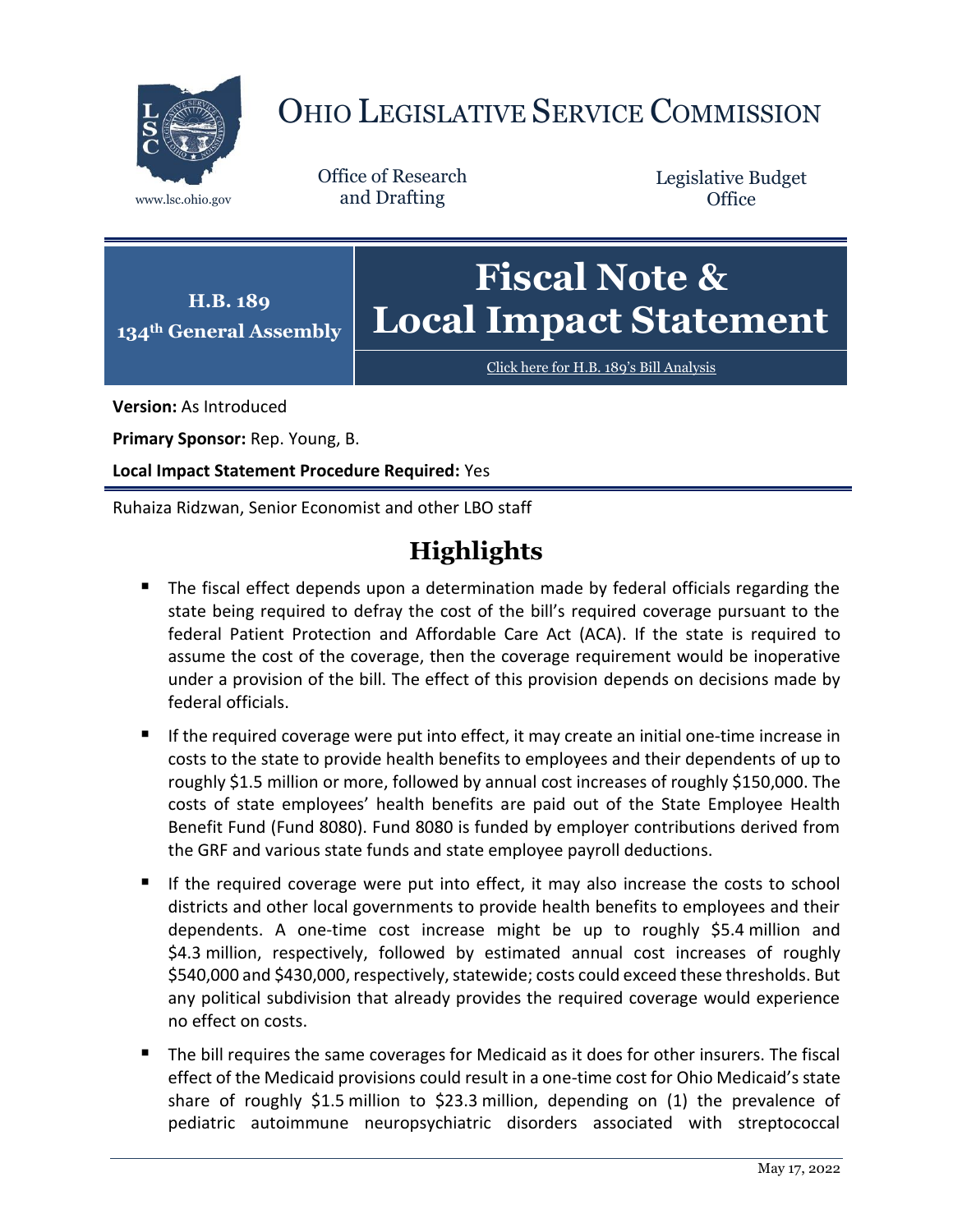infections (PANDAS) and pediatric acute onset neuropsychiatric syndrome (PANS), and (2) the extent to which services of Medicaid recipients are or are not already being covered. Subsequent yearly costs are unknown but are expected as new Medicaid enrollees include PANDAS/PANS patients. The subsequent yearly costs may also include continued treatment.

■ The bill designates October 9 as "PANDAS and PANS Awareness Day." It does not require any state agency to promote the designation so there does not appear to be a fiscal effect of this provision.

# **Detailed Analysis**

## **Health insurance coverage**

The bill requires health insurers to provide coverage for the screening, diagnosis, and treatment of pediatric autoimmune neuropsychiatric disorders associated with streptococcal infections, commonly referred to as PANDAS, and pediatric acute onset neuropsychiatric syndrome, commonly referred to as PANS. The bill (1) prohibits health insurers from requiring greater cost-sharing for such coverage than is required for other medical and surgical benefits provided under the health benefit plan, (2) specifies minimum benefits that must be provided, and (3) specifies that its requirement must not be subject to either a step therapy protocol or a prior authorization requirement.<sup>1</sup> The bill includes a provision that exempts its requirements from health insurance mandate restrictions in continuing law.<sup>2</sup>

The required coverage applies to all health benefit plans, as defined in section 3922.01 of the Revised Code, and includes a nonfederal government health plan delivered, issued for delivery, modified, or renewed on or after the effective date of the bill.

The bill includes a provision that the required coverage becomes inoperative if the state is required to defray the cost of the bill's required coverage pursuant to any provision of the federal Patient Protection and Affordable Care Act of 2010 (ACA), or pursuant to any related rules, regulations, opinions, or guidance issued by the Secretary of the U.S. Department of Health and Human Services. Any such coverage authorized under 42 United States Code (U.S.C.) 1396a would still be operative.

#### **Fiscal effect – insurance provisions**

The fiscal effect would depend on the determination made as to whether the state is required to defray the cost of the required coverage under the ACA. Since the bill provides that, if the state is required to assume any obligation for the cost, the required coverage would be

 $1$  Also, the required coverage must not be contingent upon either: (1) a patient's symptoms meeting a specified threshold of severity or (2) a patient having a specified immunodeficiency status.

 $<sup>2</sup>$  Under current law, no mandated health benefits legislation enacted by the General Assembly may be</sup> applied to sickness and accident or other health benefits policies, contracts, plans, or other arrangements until the Superintendent of Insurance determines that the provision can be applied fully and equally in all respects to employee benefit plans subject to regulation by the federal Employee Retirement Income Security Act of 1974 (ERISA) and employee benefit plans established or modified by the state or any political subdivision of the state.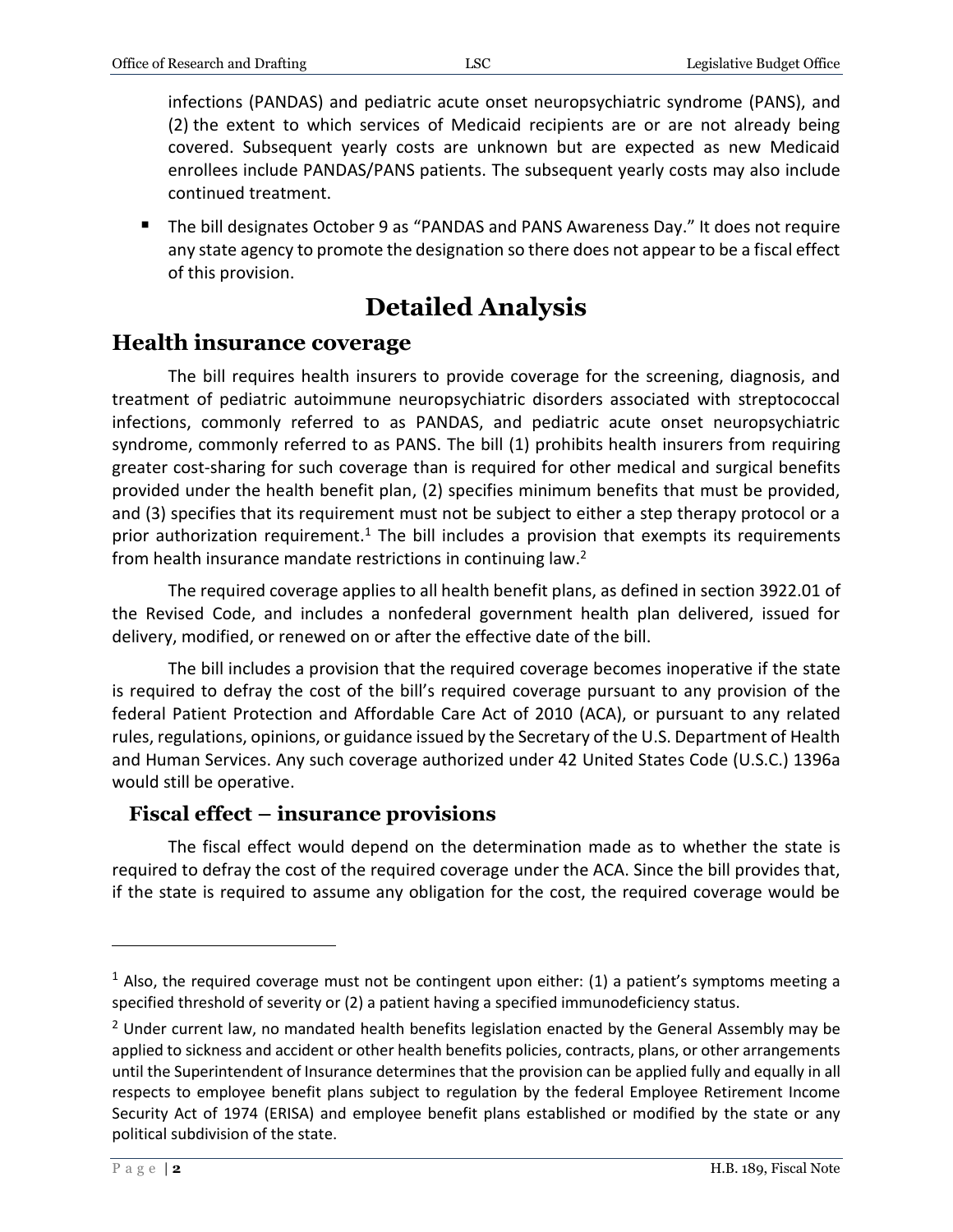inoperative, it is possible that the fiscal effects that would otherwise be imposed would be voided. The fiscal effect of this provision is important, but subject to decisions made by federal officials and currently unknown.

If the bill's required coverage were in effect, it may increase costs to the state and local governments to provide health benefits to employees and their dependents. The costs of state employees' health benefits are paid out of the State Employee Health Benefit Fund (Fund 8080). Fund 8080 is funded by employer contributions derived from the GRF and various state funds and state employee payroll deductions. If some local government plans already provide the required coverage, the bill would not affect their costs. LBO staff are unable to quantify the fiscal impact on the state and local governments due to lack of information related to PANDA or PANS coverage under their employee health benefit plans. However, the costs for the state could exceed \$1 million, and costs to local governments could amount to a few million dollars per year statewide, as illustrated by the rough calculations in the Background information section below.

# **Medicaid coverage**

As is described previously in regards to other health insurers, the bill requires Medicaid to cover screening, diagnosis, and treatment of PANDAS and PANS. The bill (1) prohibits Medicaid from requiring greater cost-sharing for such coverage than is required for other medical and surgical benefits provided by Medicaid, (2) specifies minimum benefits that must be provided, and (3) specifies that its requirement must not be subject to either a step therapy protocol or a prior authorization requirement.<sup>3</sup> In the same manner that has been described previously pertaining to other health insurers, the bill includes a provision that the required coverage becomes inoperative if federal officials determine the state is required to defray the cost of the bill's required coverage pursuant to the ACA. Any such coverage authorized under 42 United States Code (U.S.C.) 1396a would still be operative.

#### **Fiscal effect – Medicaid provisions**

The fiscal effect of the bill would depend on the determination made as to whether the state is required to defray the cost of the required coverage under the ACA. Since the bill provides that, if the state is required to assume any obligation for the cost, the required coverage would be inoperative, it is possible that the fiscal effects that would otherwise be imposed would be voided.

In a scenario where the bill's required coverages for children diagnosed with PANDAS or PANS went into effect, it may increase costs to the Ohio Department of Medicaid (ODM). The extent to which costs would increase would depend on how many children receiving Medicaid coverage were diagnosed with PANDAS or PANS, and the extent to which their treatments are or are not already being covered by Medicaid. Currently, all medically-necessary services are covered by Medicaid, including the treatment of PANDAS and PANS. Federal law also requires Medicaid to cover all prescription drugs approved by the U.S. Food and Drug Administration. However, Medicaid is exempted by federal Early and Periodic Screening, Diagnostic, and Treatment guidelines from covering experimental or investigational treatments or services. Thus

 $3$  For Medicaid, as with the restrictions placed on other health insurers, the required Medicaid coverage must not be contingent upon either: (1) a patient's symptoms meeting a specified threshold of severity or (2) a patient having a specified immunodeficiency status.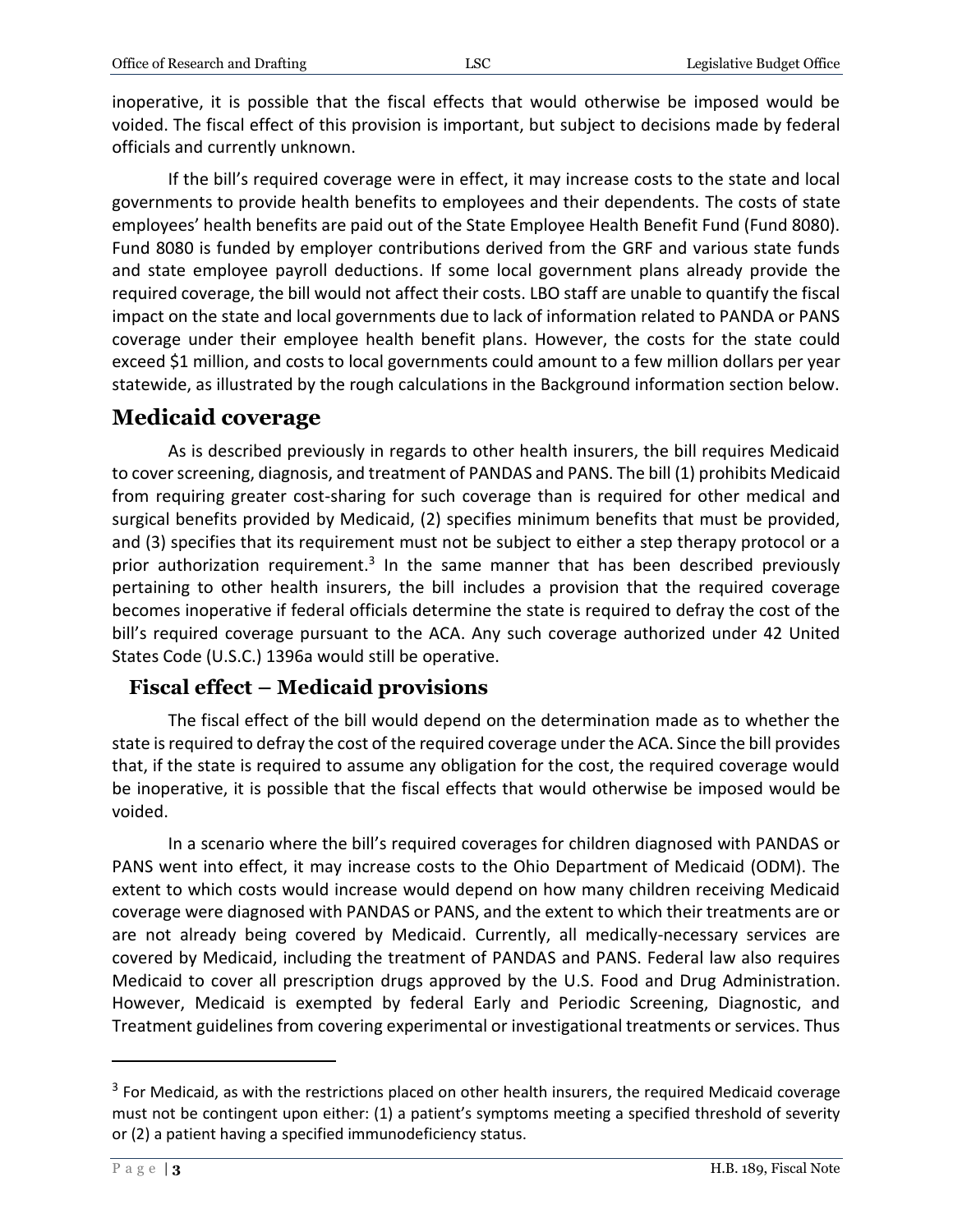costs to ODM would increase only insomuch as the bill requires coverage of experimental care for PANDA or PANS. Any increases in costs for children covered by a managed care organization (MCO) would be passed on to ODM in the form of increased capitated rates charged by the MCO. Further background information about these diseases and some general financial information about their treatment cost and prevalence is provided in the following section.

## **PANDAS and PANS Awareness Day**

The bill designates October 9 "PANDAS and PANS Awareness Day," but does not require any state or local agency to promote the designation, so this provision has no fiscal effect.

## **Background information**

The number of children who have been diagnosed with PANDAS or PANS in Ohio is undetermined. According to information related to PANDAS, posted on the website of the Genetic and Rare Diseases Information Center,<sup>4</sup> "The incidence and prevalence of PANDAS are not known, although it is rare. In one prospective study, only 10 cases were identified among 30,000 throat cultures (1 in 3,000) positive for group A streptococci (GAS). Since then, the annual incidence has ranged between 0 per 10,000 cultures to 10 per 30,000 cultures, depending upon the strain of GAS and other factors. Despite its rarity, some researchers suggest that it may account for ≥10% of childhood-onset obsessive-compulsive disorder (OCD) and tic disorders." PANDAS symptoms generally develop between age three and 12. Treatments related to PANDAS include antibiotics, various medications, and therapies.<sup>5</sup> In addition, according to the prevalence of children who may have PANDAS or PANS on the PANDAS Network website,<sup>6</sup> one in 200 children in the U.S. may have PANDAS/PANS. The information provided on the website concludes that ". . . the true lifetime prevalence of PANDAS/PANS is not known."

To illustrate the potential cost of the required coverage, LBO staff used various estimates and assumptions (as described below). In 2019, Ohio had approximately 1.4 million children between the age of three and 12. As mentioned above, estimates of the prevalence of PANDAS range between one in 200 children and one in 3,000 children. Multiplying the estimated number of children by the estimated prevalence, approximately between 476 and 7,143 children between age three and 12 in Ohio may have PANDAS or PANS.

Based on data from the 2019 American Community Survey (ACS), published by the U.S. Census Bureau, approximately 58.7% of Ohioans under age 19 received health insurance coverage through their employer. Assuming this percentage applies to those children who may have PANDAS, approximately between 280 and 4,193 of such children also received health insurance coverage through their parent's employer. Based on estimates from the U.S. Bureau of Labor Statistics (BLS), 1.4% of the Ohio nonfarm workforce was employed by state government

<sup>&</sup>lt;sup>4</sup> Information related to PANDAS is posted on the website of the Genetic and Rare Diseases (GARD) [Information Center](https://rarediseases.info.nih.gov/diseases/7312/pediatric-autoimmune-neuropsychiatric-disorders-associated-with-streptococcus-infections). GARD is a program of the National Center for Advancing Translational Sciences (NCATS) and is funded by two parts of the National Institutes of Health (NIH): NCATS and the National Human Genome Research Institute (NHGRI). GARD provides the public with access to current, reliable, and easy-to-understand information about rare or genetic diseases in English or Spanish.

<sup>&</sup>lt;sup>5</sup> Source: **[Stanford Children's Health Diagnosis and Treatment for PANS and PANDAS.](https://www.stanfordchildrens.org/en/service/pans-pandas/diagnosis-and-treatment)** 

<sup>&</sup>lt;sup>6</sup> The estimate is posted on th[e PANDAS Network.](http://pandasnetwork.org/statistics/)